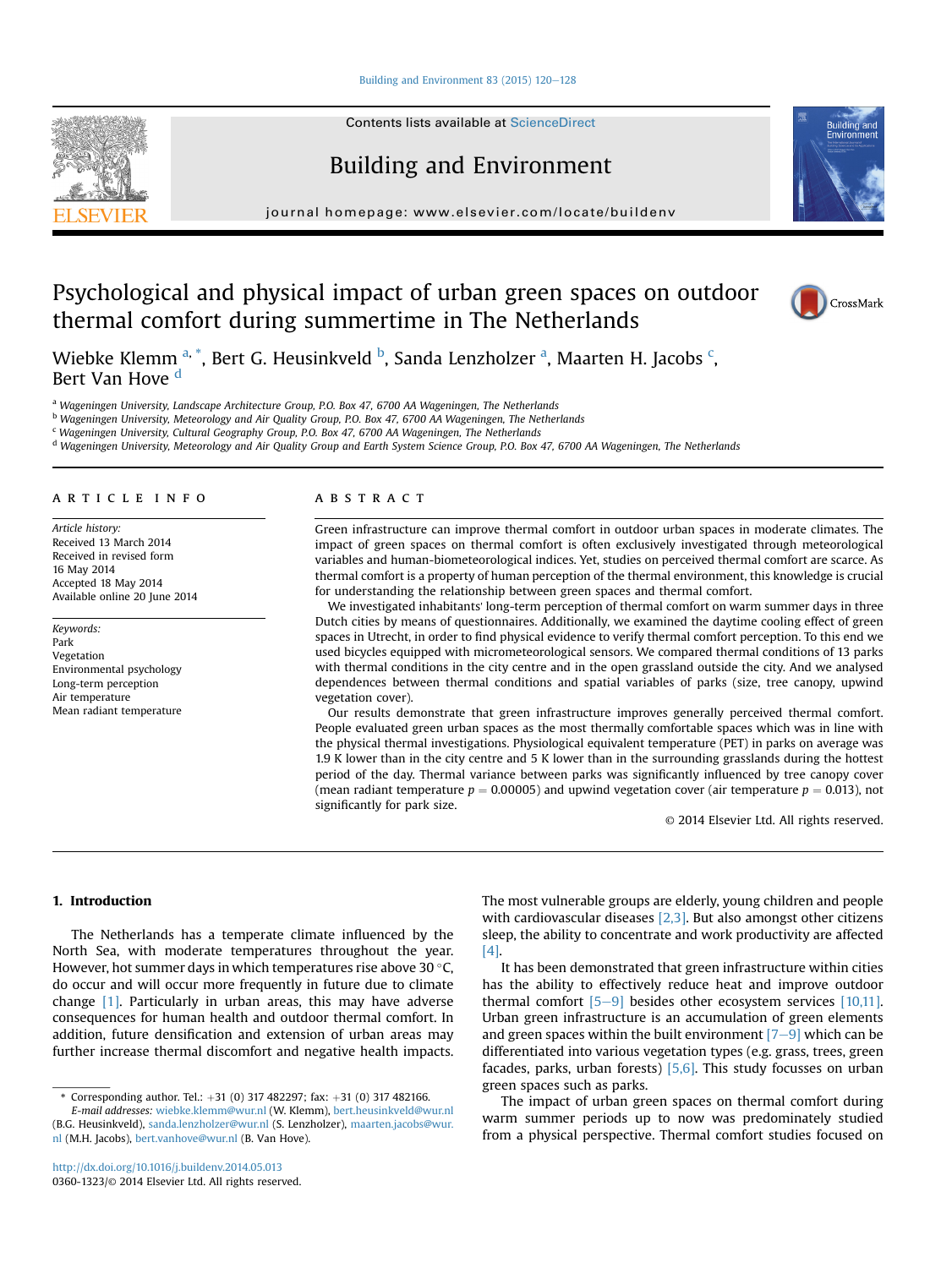meteorological variables and human-biometeorological indices that represent objective thermal conditions within the urban environment. Meteorological variables include air temperature  $(T_a)$ , humidity, wind speed and short- and long-wave radiation, and the measurement or modelling of the mean radiant temperature  $(T<sub>mrt</sub>)$ . An often applied human-biometeorological index is the physiological equivalent temperature (PET), which is a measure of thermal comfort based on the energy balance of the human body  $[12]$ .  $T<sub>mrt</sub>$ and PET are considered key human-biometeorological variables for outdoor thermal comfort during Central European weather conditions [13,14].

Thermal performances of urban green spaces depend on certain spatial characteristics of the park itself and its built surrounding. Studies demonstrated a decrease of  $T_a$  along with an increase of size of parks [5,15]. Thermal comfort conditions were also improved through an increase of tree canopy cover within green spaces  $\begin{bmatrix} 5 \end{bmatrix}$  or within built environments  $\begin{bmatrix} 16,17 \end{bmatrix}$ . Furthermore, the nocturnal urban temperature is affected by upwind land use characteristics, most notably by vegetation cover within the upwind direction [8].

How people perceive thermal comfort related to urban green spaces depends on complex interactions of physical, physiological, behavioural and psychological factors [18]. Particularly, the psychological impact of urban green spaces on people's perceived thermal comfort is yet a relatively unexplored domain of research. In general, ample evidence exists to demonstrate that urban green spaces are positively related to health and well-being  $[19-21]$ . Also, people generally prefer green compared to non-vegetated urban environments, on the basis of sensory (predominately visual) information and symbolically assigned values [20,22].

A few studies have demonstrated that the perception of thermal comfort is related to naturalness, aesthetical appreciation and positive experience of the environment  $[23-25]$ . Other studies indicated that people's perceived thermal comfort is affected by their perception of spatial environments [26,27]. Lenzholzer et al. [27] suggested that green spaces could improve perception of places and perceived thermal comfort. The question however remains how people actually perceive thermal comfort related to urban green spaces?

In this study we used an interdisciplinary approach to examine outdoor thermal comfort related to green spaces from a psychological and a physical perspective. Our study answered the following research questions:

- 1. How do people generally perceive green places in urban environments during warm summer days with respect to thermal conditions?
	- a. How do people evaluate the thermal comfort effect of green places?
	- b. How do people experience thermal comfort in green compared to other places?
	- c. Are green places more frequently preferred than other places when people seek thermal comfort?
- 2. What are the physical thermal comfort conditions in urban green spaces (during daytime on warm summer days) and what are the dependences with spatial variables of specific sites?
	- a. To what extent differ air temperature  $(T_a)$ , mean radiant temperature  $(T<sub>mrt</sub>)$  and physiological equivalent temperature (PET) in urban parks from those in the city centre and open grassland outside the city during daytime, on warm summer days?
	- b. What is the influence of  $(1)$  the size of urban green spaces,  $(2)$ the tree canopy cover inside green spaces and (3) the upwind land use characteristics of the built surrounding on physical thermal comfort conditions?

3. Is the impact of green spaces on perceived thermal comfort consistent with the physical thermal environment?

We aimed at gaining novel insights into the impact of urban green spaces on generally perceived thermal comfort on warm summer days. Additionally, we gathered evidence for the physical cooling effect of green spaces and its variance on city scale. Our study was conducted as part of the Dutch Climate Proof Cities program [28] contributing to develop strategies on urban climate adaptation in The Netherlands and other moderate climates.

#### 2. Methods and materials

Our research design consisted of two separate studies, which are linked on a conceptual level. Study 1 investigated psychological impacts of urban green spaces on perceived thermal comfort through interviews. Study 2 examined physical thermal comfort conditions of green spaces compared to other urban locations within the city through micrometeorological measurements. We discussed both studies and compared their results to answer research question 3.

### 2.1. Psychological study

#### 2.1.1. Background analysis

When contemplating the concept of perception (i.e., the conscious experience of the world 'out-there' [29]), it is important to make a distinction between momentary perception and general or long-term perception. Momentary perception is a mental state at a particular moment. For example, people can experience a particular place as thermally comfortable at a certain moment. General perception refers to a permanent mental disposition and psychological schemata. For example, people can perceive green places as thermally comfortable in general. General perception is constituted by repetitive patterns in momentary perceptions [29] and is thus influenced by characteristic events that become engrained in people's memory [27]. If people repeatedly experience thermal comfort in green environments relative to non-green environments, this series of momentary perceptions accumulates into a general perception. Thus, people might infer a relationship between green elements and thermal comfort on the basis of recurring patterns in their experiences. This inferred relationship might become a general perception of green environments as being thermally comfortable. As momentary thermal comfort perception was addressed in previous research [17], the present study focusses on general perception, as an attempt to seek complementary knowledge.

#### 2.1.2. Variables

In order to operationalize the abstract concept (i.e., theoretical construct) of general perception of thermal comfort in green environments into psychological self-report measures (i.e., measures that use people's linguistic expressions as a proxy of their experiences or opinions), it needs to be translated into more concrete concepts. As indicated in the research questions  $1a-b$ , we operationalized perceived thermal comfort in relation to green environments into three concepts: (1) evaluation of the thermal comfort effect of green environments, (2) generally experienced thermal comfort in different environment types, and (3) preferred thermal comfort places.

(1) The first concept is the evaluation of the thermal comfort effect of green environments: If people repeatedly experience green environments as thermally comfortable. We expect that this effect would be evaluated positively. For the